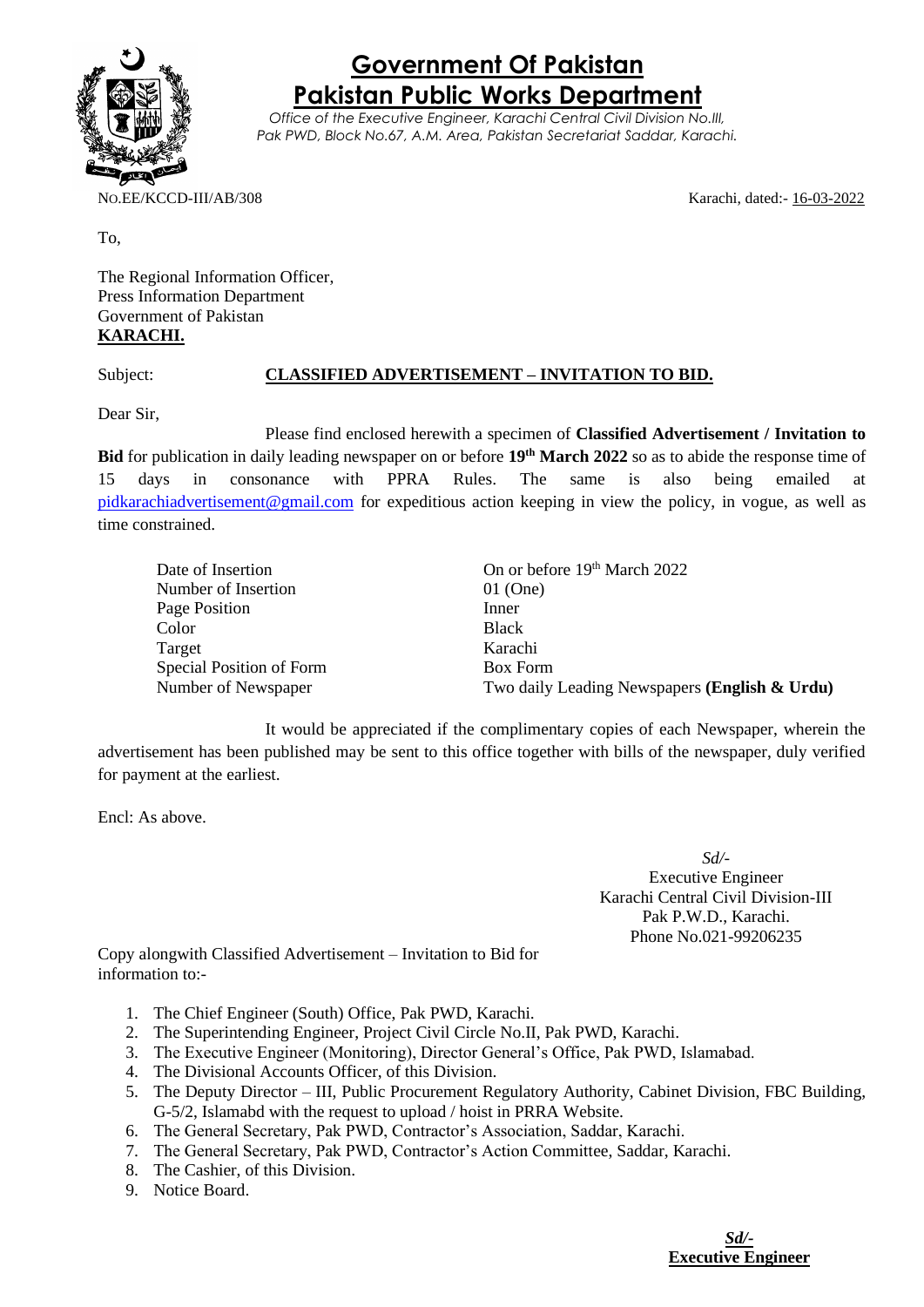

## **GOVERNMENT OF PAKISTAN PAKISTAN PUBLIC WORKS DEPARTMENT**

*\*\*\*\*\**

NO.EE/KCCD-III/AB/308 Karachi, dated:- 16-03-2022

## **INVITATION TO BID**

The Executive Engineer, Karachi Central Civil Division No.III, Pak PWD, Karachi, invites sealed tenders, under Single Stage Two Envelope & on percentage rate basis for the work tabulated hereunder, from the Contractors/Firms registered with Income Tax, Sindh Revenue Board & having valid licence of Pakistan Engineering Council in appropriate category & field of specializations.

2. A complete set of Bidding Documents containing detailed terms and conditions may be purchased by an interested eligible bidder on submission of a written application supported with requisite documents from the office of the undersigned latest by 08-04-2022 upon payment of a non-refundable fee as shown against each in cash.

3. Bidders will submit two sealed envelopes simultaneously, one containing the Technical Proposal and the other Financial Proposals, duly marked separately with page numbering, signed & rubber stamped, and enclosed together in an outer single envelope, in consonance with Rule-36(b) of PPRA 2004, so as to reach the undersigned on 11-04-2022 before 11:00 A.M. Technical proposals will be opened at 11:30 A.M. on the same day in the presence of bidders/ representatives who choose to attend, at the same address.

4. In accordance with PPRA Rule-25; Bid Security i.e. fixed amount as shown against each is required, in shape of CDR, Bank Draft or Bank Guarantee in favor of undersigned, duly mentioned the name & title of the firm by any schedule bank. The bidder will submit original bid security alongwith Technical Proposal, otherwise it will not be evaluated and treated NON-RESPONSIVE summarily.

| S.No | Name of Scheme(s)                                                                                                               | <b>Estimated Cost</b> | <b>Bid Security</b> | Cost of<br><b>Tender</b> |
|------|---------------------------------------------------------------------------------------------------------------------------------|-----------------------|---------------------|--------------------------|
| 01   | Providing and Laying Tuff Paver Blocks at Usmania<br>Mahajir Colony / Behar Colony U/C - 13, District East,<br>Karachi.         | $Rs.3,443,626/=$      | $Rs.180,000/=$      | $Rs.2,000/=$             |
| 02   | Providing and Laying R.C.C. Sewerage Pipe Line at<br>Usmania Mahajir Colony / Behar Colony U/C - 13,<br>District East, Karachi. | $Rs.2,390,001/=$      | $Rs.120,000/=$      | $Rs.2,000/=$             |
| 03   | Construction of Metalled Road at Usmania Mahajir<br>Colony / Behar Colony U/C - 13, District East, Karachi.                     | $Rs.5,270,591/=$      | $Rs.270,000/=$      | $Rs.2,000/=$             |
| 04   | Providing and Laying Tuff Paver Blocks at P.I.B Colony<br>U/C - 14, U/C - 19 & U/C - 20, District East, Karachi.                | $Rs.5,756,923/=$      | $Rs.300,000/=$      | $Rs.2,000/=$             |
| 05   | Construction of Metalled Road at P.I.B Colony U/C - 14,<br>U/C - 19 & U/C - 20, District East, Karachi.                         | $Rs.5,841,917/=$      | $Rs.300,000/=$      | $Rs.2,000/=$             |
| 06   | Construction of Metalled Road at Fatima Jinnah Colony<br>Jamshed Road U/C - 14, District East, Karachi.                         | $Rs.5,841,917/=$      | $Rs.300,000/=$      | $Rs.2,000/=$             |
| 07   | Providing and Laying Tuff Paver Blocks at Fatima Jinnah<br>Colony Jamshed Road U/C - 14, District East, Karachi.                | $Rs.4,312,057/=$      | $Rs.225,000/=$      | $Rs.2,000/=$             |
| 08   | Construction of Metalled Road at Patel Para Rehmania<br>Masjid U/C - 15, District East, Karachi.                                | $Rs.5,841,917/=$      | $Rs.300,000/=$      | $Rs.2,000/=$             |
| 09   | Providing and Laying R.C.C Sewerage Pipe Line at Patel<br>Para Rehmania Masjid U/C - 15, District East, Karachi.                | $Rs.2,393,991/=$      | $Rs.120,000/=$      | $Rs.2,000/=$             |
| 10   | Providing and Laying Tuff Paver Blocks at Patel Para<br>Rehmania Masjid U/C - 15, District East, Karachi.                       | $Rs.3,443,626/=$      | $Rs.180,000 =$      | $Rs.2,000/=$             |
| 11   | Construction of Metalled Road at Soldier Bazar, U/C -<br>16, District East, Karachi.                                            | $Rs.5,841,917/=$      | $Rs.300,000/=$      | $Rs.2,000/=$             |
| 12   | Providing and Laying R.C.C Sewerage Pipe Line at<br>Soldier Bazar, U/C - 16, District East, Karachi.                            | $Rs.2,391,286/=$      | $Rs.120,000/=$      | $Rs.2,000/=$             |
| 13   | Providing and Laying Tuff Paver Blocks at Soldier<br>Bazar, U/C - 16, District East, Karachi.                                   | $Rs.3,438,779/=$      | $Rs.180,000/=$      | $Rs.2,000/=$             |
| 14   | Construction of Metalled Road at Pakistani Quarters<br>Garden Zoo, U/C - 17, District East, Karachi.                            | $Rs.5,841,917/=$      | $Rs.300,000/=$      | $Rs.2,000/=$             |
| 15   | Providing and Laying Tuff Paver Blocks at Pakistani<br>Quarters Garden Zoo, U/C - 17, District East, Karachi.                   | $Rs.4,031,587/=$      | $Rs.210,000/=$      | $Rs.2,000/=$             |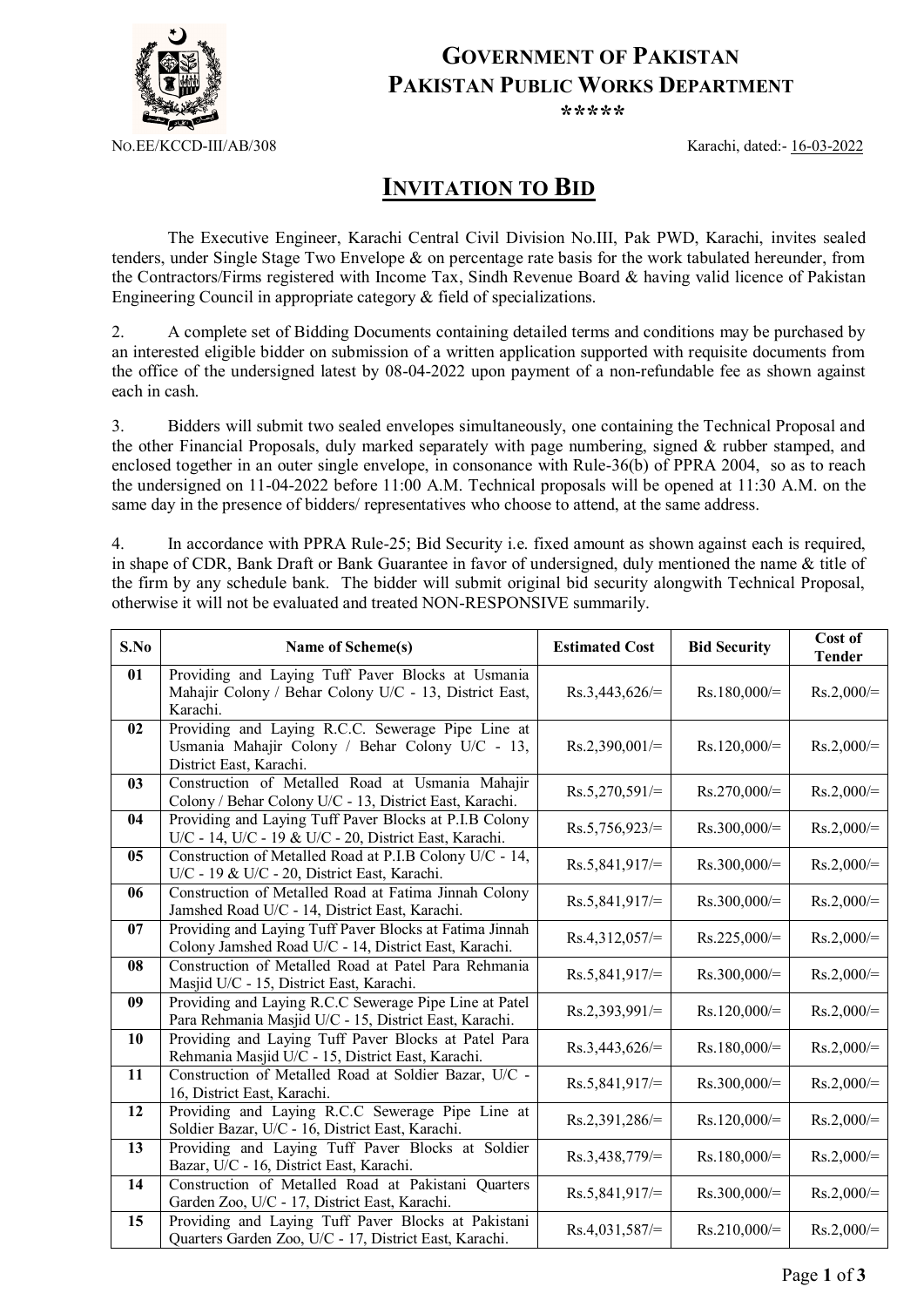| 16 | Providing and Laying Tuff Paver Blocks at Essa Nagri<br>Press Quarters, U/C - 20, District East, Karachi.                       | $Rs.5,762,777/=$  | $Rs.300,000/=$   | $Rs.2,000/=$ |
|----|---------------------------------------------------------------------------------------------------------------------------------|-------------------|------------------|--------------|
| 17 | Providing and Laying R.C.C Sewerage Pipe Line at Essa<br>Nagri Press Quarters, U/C - 20, District East, Karachi.                | $Rs.2,391,286/=$  | $Rs.120,000/=$   | $Rs.2,000/=$ |
| 18 | Construction of Metalled Road at Essa Nagri Press<br>Quarters, U/C - 20, District East, Karachi.                                | $Rs.3,508,476/=$  | $Rs.180,000/=$   | $Rs.2,000/=$ |
| 19 | Providing and Laying Tuff Paver Blocks at P.I.B Colony<br>Nafisabad Iqbal Colony, U/C - 19, District East, Karachi.             | $Rs.3,434,939/=$  | $Rs.180,000/=$   | $Rs.2,000/=$ |
| 20 | Construction of Metalled Road at P.I.B Colony Nafisabad<br>Iqbal Colony, U/C - 19, District East, Karachi.                      | $Rs.7,024,493/=$  | $Rs.360,000/=$   | $Rs.2,000/=$ |
| 21 | Construction of Metalled Road at Akhtar Colony<br>Kashana Colony, U/C - 01, District East, Karachi.                             | $Rs.5,841,917/=$  | $Rs.300,000/=$   | $Rs.2,000/=$ |
| 22 | Providing and Laying R.C.C Sewerage Pipe Line at<br>Akhtar Colony Kashana Colony, U/C - 01, District East,<br>Karachi.          | $Rs.2,391,286/=$  | $Rs.120,000/=$   | $Rs.2,000/=$ |
| 23 | Providing and Laying Tuff Paver Blocks at Akhtar<br>Colony Kashana Colony, U/C - 01, District East, Karachi.                    | $Rs.3,438,779/=$  | $Rs.180,000/=$   | $Rs.2,000/=$ |
| 24 | Construction of Metalled Road at Manzoor Colony U/C -<br>02, District East, Karachi.                                            | $Rs.3,508,476/=$  | $Rs.180,000/=$   | $Rs.2,000/=$ |
| 25 | Providing and Laying R.C.C Sewerage Pipe Line at<br>Manzoor Colony U/C - 02, District East, Karachi.                            | $Rs.5,376,767/=$  | $Rs.270,000/=$   | $Rs.2,000/=$ |
| 26 | Providing and Laying R.C.C Sewerage Pipe Line at<br>Azam Basti U/C - 03, District East, Karachi.                                | $Rs.2,391,286/=$  | $Rs.120,000/=$   | $Rs.2,000/=$ |
| 27 | Construction of Metalled Road at Azam Basti U/C - 03,<br>District East, Karachi.                                                | Rs.3,508,476/=    | $Rs.180,000/=$   | $Rs.2,000/=$ |
| 28 | Providing and Laying Tuff Paver Blocks at Azam Basti<br>U/C - 03, District East, Karachi.                                       | $Rs.5,753,082/=$  | $Rs.300,000/=$   | $Rs.2,000/=$ |
| 29 | Construction of Metalled Road at Mehmoodabad U/C -<br>01 & U/C - 02, District East, Karachi.                                    | $Rs.7,024,493/=$  | $Rs.360,000/=$   | $Rs.2,000/=$ |
| 30 | Providing and Laying R.C.C Sewerage Pipe Line at<br>Mehmoodabad U/C - 04, District East, Karachi.                               | $Rs.2,984,199/=$  | $Rs.150,000/=$   | $Rs.2,000/=$ |
| 31 | Construction of Metalled Raod at Karachi Admin Society<br>U/C - 05, District East, Karachi.                                     | $Rs.5,841,917/=$  | $Rs.300,000/=$   | $Rs.2,000/=$ |
| 32 | Providing and Laying R.C.C. Sewerage Pipe Line at<br>Karachi Admin Society U/C - 05, District East, Karachi.                    | $Rs.4,489,037/=$  | $Rs.225,000/=$   | $Rs.2,000/=$ |
| 33 | Providing and Laying Tuff Paver Blocks at Karachi<br>Admin Society U/C - 05, District East, Karachi.                            | $Rs.3,438,779/=$  | $Rs.180,000/=$   | $Rs.2,000/=$ |
| 34 | Construction of Metalled Raod at Liaqat Ashraf colony<br>Hill Town, U/C - 06, District East, Karachi.                           | Rs.5,841,917/=    | $Rs.300,000/=$   | $Rs.2,000 =$ |
| 35 | Construction of Metalled Road (Double Track) at Safoora<br>Back side of Rizvia Society, U/C - 30, District East,<br>Karachi.    | $Rs.62,497,287/=$ | $Rs.3,000,000/=$ | $Rs.5,000/=$ |
| 36 | Providing and Laying R.C.C Sewerage Pipe Line at<br>Liaqat Ashraf colony Hill Town, U/C - 06, District East,<br>Karachi.        | $Rs.2,984,199/=$  | $Rs.150,000/=$   | $Rs.2,000/=$ |
| 37 | Providing and Laying Tuff Paver Blocks at Liaqat Ashraf<br>colony Hill Town, U/C - 06, District East, Karachi.                  | $Rs.2,858,820/=$  | $Rs.150,000/=$   | $Rs.2,000/=$ |
| 38 | Providing and Laying Tuff Paver Blocks at Block - A,<br>Market, P.E.C.H.S U/C - 08, District East, Karachi.                     | $Rs.2,301,773/=$  | $Rs.120,000/=$   | $Rs.2,000/=$ |
| 39 | Providing and Laying R.C.C Sewerage Pipe Line at<br>Molaabad P.E.C.H.S, Block - 2 & 3 U/C - 08, District<br>East, Karachi.      | $Rs.3,585,338/=$  | $Rs.180,000/=$   | $Rs.2,000/=$ |
| 40 | Construction of Metalled Road at Molaabad P.E.C.H.S,<br>Block - 2 & 3 U/C - 08, District East, Karachi.                         | $Rs.5,841,917/=$  | $Rs.300,000/=$   | $Rs.2,000/=$ |
| 41 | Providing and Laying Tuff Paver Blocks at Muhammad<br>Ali Society U/C - 12, District East, Karachi.                             | $Rs.5,776,314/=$  | $Rs.300,000/=$   | $Rs.2,000/=$ |
| 42 | Construction of Metalled Road at Muhammad Ali<br>Society U/C - 12, District East, Karachi.                                      | $Rs.5,776,314/=$  | $Rs.300,000/=$   | $Rs.2,000/=$ |
| 43 | Providing and Laying R.C.C Sewerage Pipe Line at Bera<br>Society U/C - 18, District East, Karachi.                              | $Rs.2,984,199/=$  | $Rs.150,000/=$   | $Rs.2,000/=$ |
| 44 | Construction of Metalled Road at LSR Colony<br>Gulshan.e.Iqbal Block - 14, U/C - 18, District East,<br>Karachi.                 | $Rs.8,774,287/=$  | $Rs.450,000/=$   | $Rs.2,000/=$ |
| 45 | Providing and Laying R.C.C Sewerage Pipe Line at LSR<br>Colony Gulshan.e.Iqbal Block - 14, U/C - 18, District<br>East, Karachi. | $Rs.4,489,037/=$  | $Rs.225,000/=$   | $Rs.2,000/=$ |